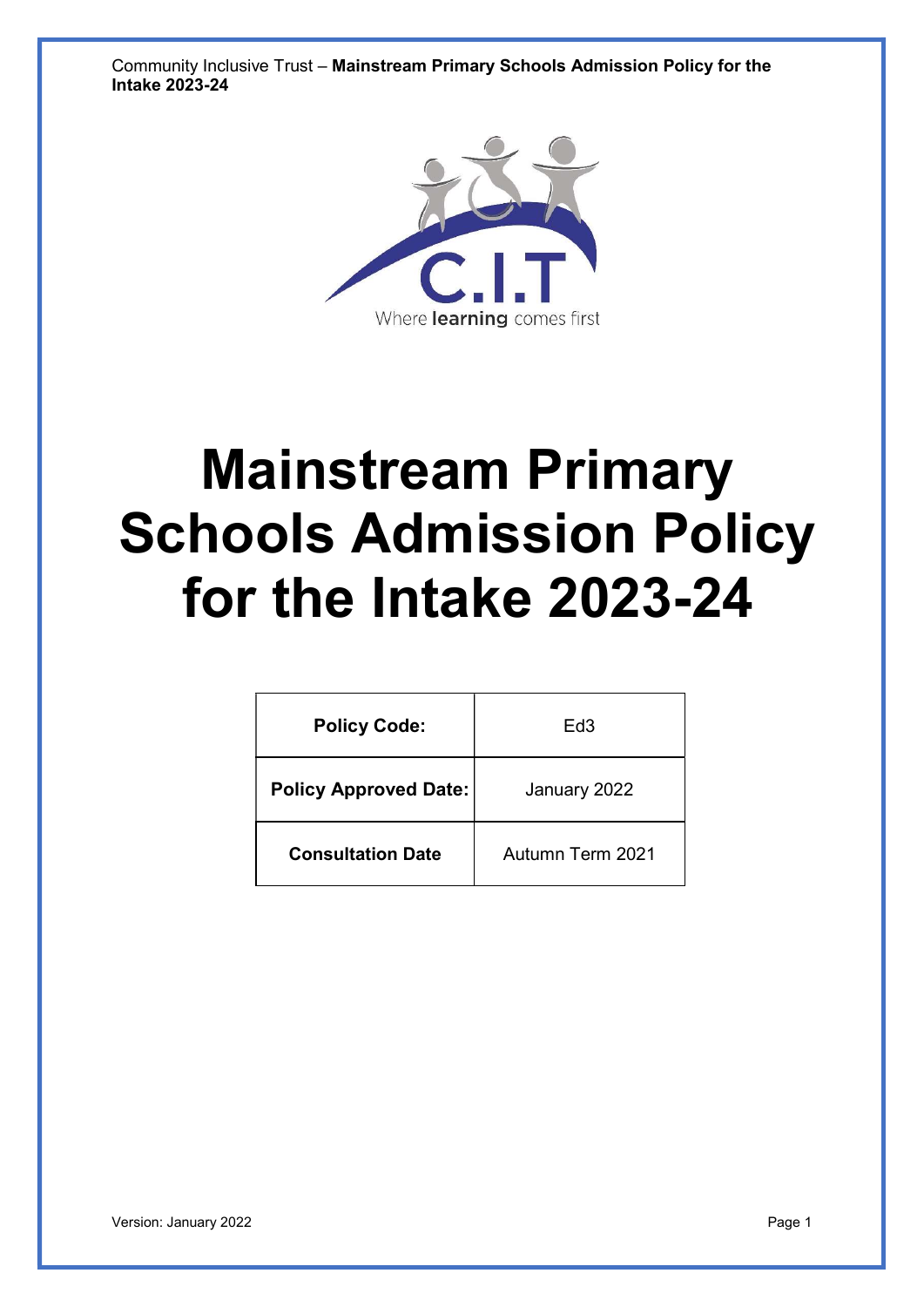1. This policy applies to the Mainstream Primary Schools and Mainstream Primary Academies within the Community Inclusive Trust ("CIT"). The CIT Trustees are the admissions authorities for these schools/academies listed below:

| <b>School Name</b>                       | Location                  | <b>Pupil Admission</b> |
|------------------------------------------|---------------------------|------------------------|
|                                          |                           | Number                 |
| The Isaac Newton Primary School          | Grantham                  | 60                     |
| <b>Caythorpe Primary School</b>          | Caythorpe                 | 20                     |
| <b>Chapel St Leonards Primary School</b> | <b>Chapel St Leonards</b> | 30                     |
| Poplar Farm Primary School               | Grantham                  | 60                     |
| St Paul's Community Primary and Nursery  | Spalding                  | 30                     |
| School                                   |                           |                        |
| <b>Linchfield Academy</b>                | Deeping St James          | 60                     |

- 1.1 Arrangements for applications for places in Reception at all CIT schools/academies will be made in accordance with Lincolnshire County Council's co-ordinated admission arrangements.
- 1.2 Parents resident can apply online www.lincolnshire.gov.uk/schooladmissions, by telephone or by requesting a paper application form, by telephoning 01522 782 030. Parents resident in other areas must apply through their home Local Authority. Lincolnshire County Council co-ordinated admissions scheme available at www.lincolnshire.gov.uk/schooladmissions for these applications and the relevant Local Authority will make the offers of places on our behalf as required by the School Admissions Code (2021). In year admissions are dealt with in accordance with the inyear section below.
- 1.3 In accordance with legislation, the allocation of places for children with an Education, Health and Care Plan naming the school in the plan will take place first (Children and Families Act 2014). Remaining places will be allocated in accordance with this policy.
- 1.4 We will allocate places to parents who make an application before we consider any parent who has not made one.
- 1.5 Attending a nursery or a pre-school does not give any priority within the oversubscription criteria for a place in a school. Parents must make a separate application for the transfer from nursery to a primary or infant school. Parents must also make a separate application for the transfer from infant to junior or primary school.
- 1.6 The oversubscription criteria are listed in the order we apply them. If it is necessary to distinguish between more than one applicant in any criteria, the next criteria will be applied until the tie-breaker is used. Definitions of terms indicated by numbers are given separately below:
	- a) Looked after children and all previously looked after children including those children who appear to have been in state care outside of England and ceased to be in state care as a result of being adopted (1).
	- b) A brother or sister attending the school at the time of application, or who will be attending the school at the expected time of admission (2).
	- c) Those for whom this is their nearest school: measured by straight line distance (3).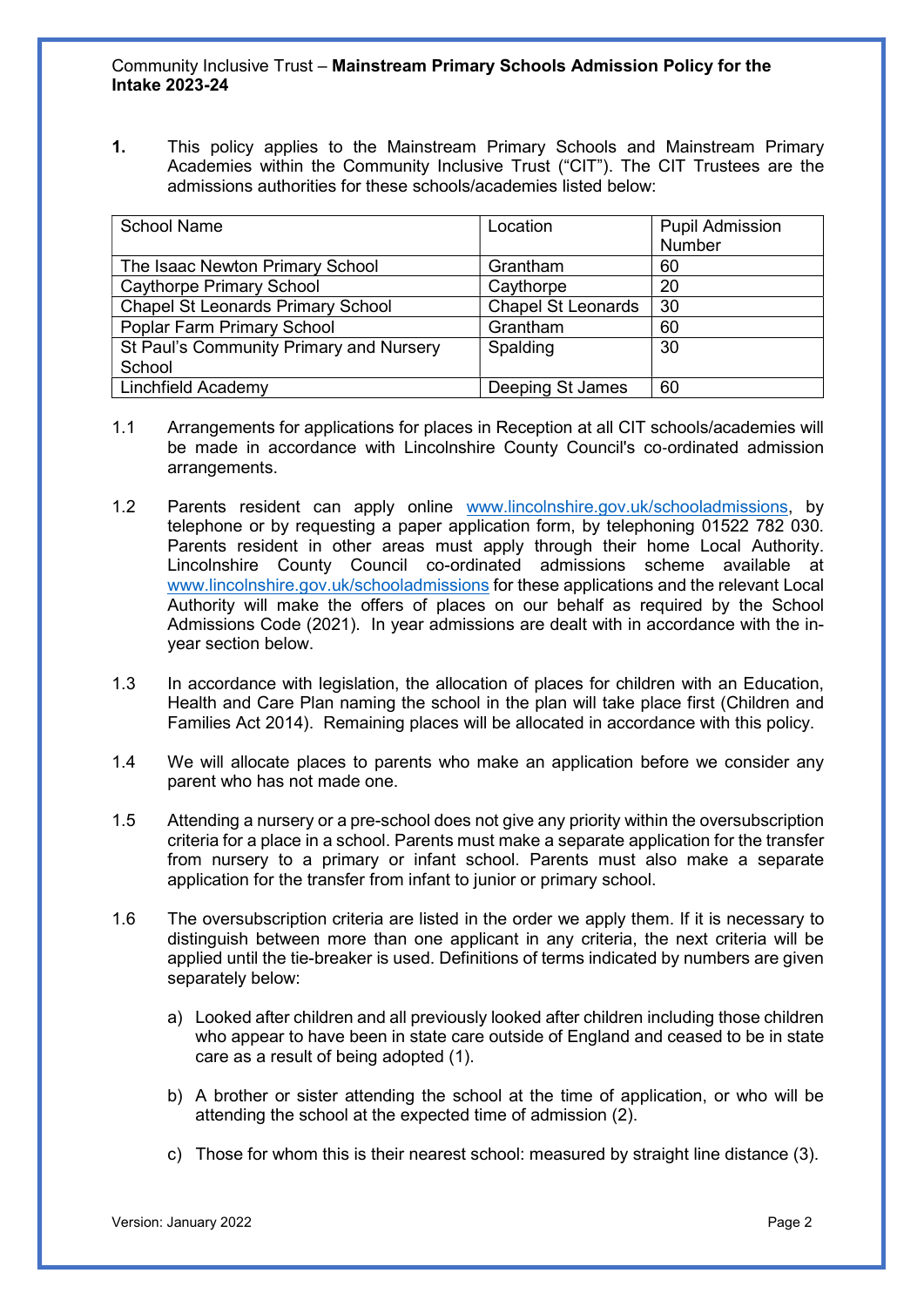d) Increasing order of straight line distance (4).

Tie breaker: If the distance criterion is not sufficient to distinguish between two or more children who are tied for the last place, a lottery will be drawn by an independent person not employed by the school or working in the Children's Service Directorate at the Local Authority and not employed by CIT.

#### (1) Looked After Children and Previously Looked After Children

A 'looked after child' is a child who is (a) in the care of a Local Authority, or (b) being provided with accommodation by a Local Authority in the exercise of their social services functions (see the definition in Section 22(1) of the Children Act 1989) at the time of making an application to a school.

Previously looked after children are children who were looked after, but ceased to be so because they were adopted (or became subject to a child arrangements order or special guardianship order). This includes children who were adopted under the Adoption Act 1976 (see Section 12 adoption orders) and children who were adopted under the Adoption and Children's Act 2002 (see Section 46 adoption orders). Child arrangements orders are defined in Section 8 of the Children Act 1989, as amended by Section 12 of the Children and Families Act 2014. Child arrangements orders replace residence orders and any residence order in force prior to 22 April 2014 is deemed to be a child arrangements order. Section 14A of the Children Act 1989 defines a 'special guardianship order' as an order appointing one or more individuals to be a child's special guardian (or special guardians).

#### (2) Brother or sister

A brother or sister attending the school at the time of application, or who will be attending the school at the expected time of admission. In all cases both children must live at the same address. We include in this criterion:

- a brother or sister who shares the same biological parents
- a half-brother, half-sister, step-brother or step-sister
- a legally adopted child, a child legally adopted by a biological or step-parent

#### Twins and other siblings from a multiple birth

In these cases all the children will be considered together as one application. If twins or multiple birth children are split by operation of the oversubscription criteria, the school/academy will accommodate all children unless this would make the class too large and prejudice the education of the other children. The Government's School Admissions Code makes an exception to the infant class limit in this situation.

#### Brothers and sisters in the same year group

Where there is only one place available in the school the children will be considered together as one application. The school/academy will admit all the children unless this would make the class too large and prejudice the education of the other children or in cases where infant class regulations prevent this from happening. If this happens, we can only legally offer one place because the Government's School Admissions Code makes no exception to the infant class size limit for siblings in the same year group.

#### (3) Nearest School

The nearest school is found by measuring the straight-line distance from the child's home address to all state funded mainstream schools/academies admitting children in the relevant year group. Measurements are calculated electronically by the Lincolnshire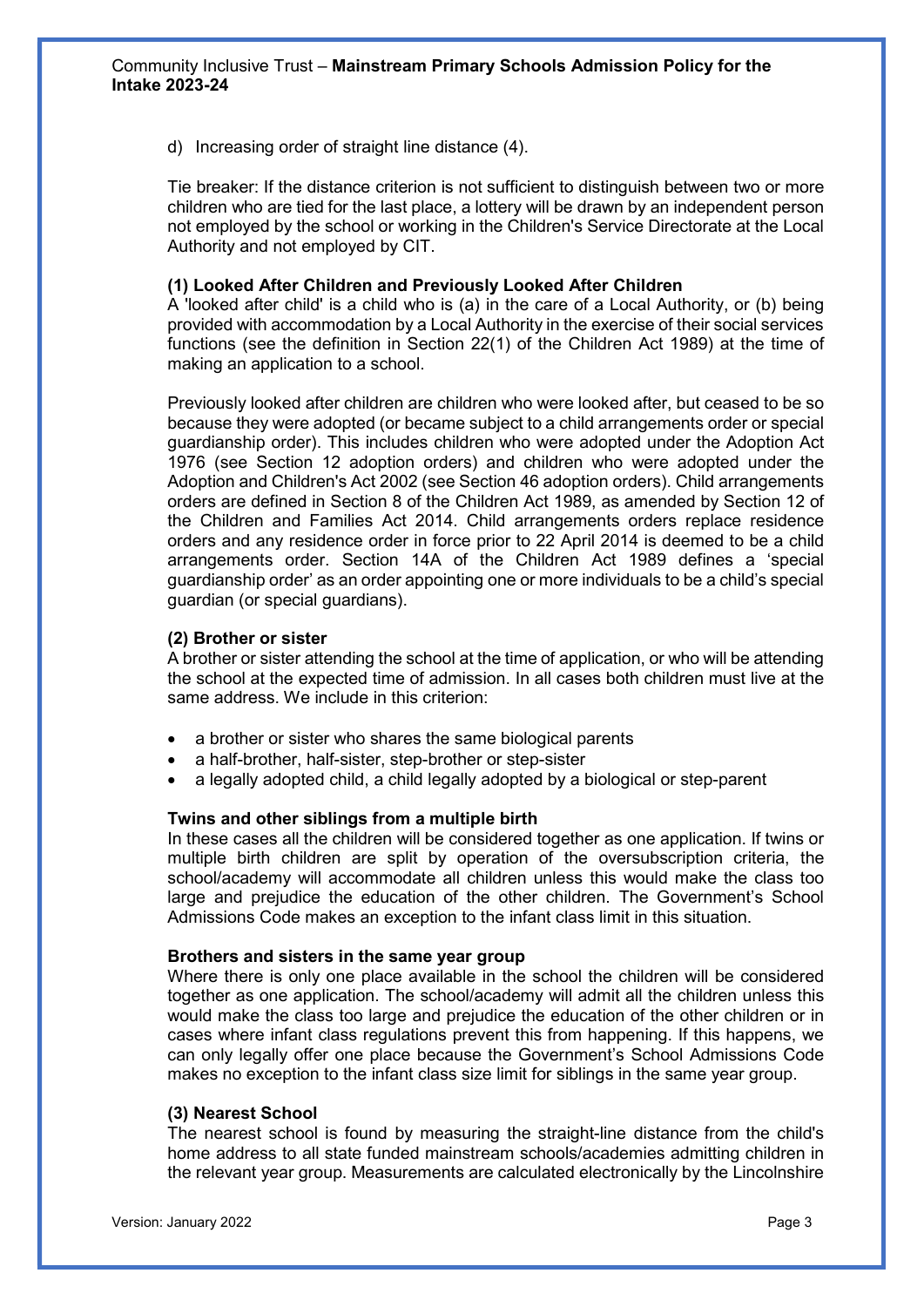County Council school admissions team from the Post Office address point of the home address to the Post Office address point of the school. We measure distance to three decimal places, e.g. 1.256 miles.

#### (4) Distance Measurement

Straight line distance as calculated electronically to three figures after the decimal point (e.g. 1.543 miles) by Lincolnshire County Council school admissions team from the Post Office address point of the home to the Post Office address point of the school/academy.

We use the distance calculated in this way to apply the final oversubscription criterion.

#### Home Address

The home address is considered as the address where the child lives for the majority of term time with a parent (as defined in Section 576 of the Education Act 1996) who has parental responsibility for the child as defined in the Children Act 1989.

Where a child lives normally during the school week with more than one parent at different addresses, the home address accepted for the purposes of school admissions will be the one where the child spends the majority of term time. If a parent can show that their child spends an equal amount of time at two addresses during school term time with a parent, they can choose which address to use on the application.

If a parent has more than one home, we will accept the address where the parent and child normally live for the majority of the school term time as the home address.

We do not take into an account an intention to move when considering a home address unless this is for members of the UK Armed Forces or a returning Crown Servant as outlined in the relevant section below.

# 2. Reserve List

- 2.1 For admission into the Intake Year the CIT Trustees will operate a reserve list. In the normal admissions round if we refuse a place at our school your child is automatically placed on the reserve list, unless you have been offered a higher preference school. This list is kept in the order of the oversubscription criteria, as required by the School Admissions Code. Children can move up and down the list depending on where the other children are ranked against the oversubscription criteria. The Trustees do not take account of the time you have been on the list when allocating places.
- 2.2 For the Intake Year the list is held by the Local Authority school admissions team until the end of August each year. After this, the school/academy keeps this list until December 31st. This list is then abolished and parents wishing to remain on this list must contact the school for more information.
- 2.3 Parents making in-year applications for a child who is not offered a school place may request that their child's details are put onto an in-year reserve list, which is maintained by the school/academy. The child's details will remain on this list to the end of the academic year, at which point the parents will be contacted to ascertain whether they wish to remain on the list beyond that point.

# 3. Appeals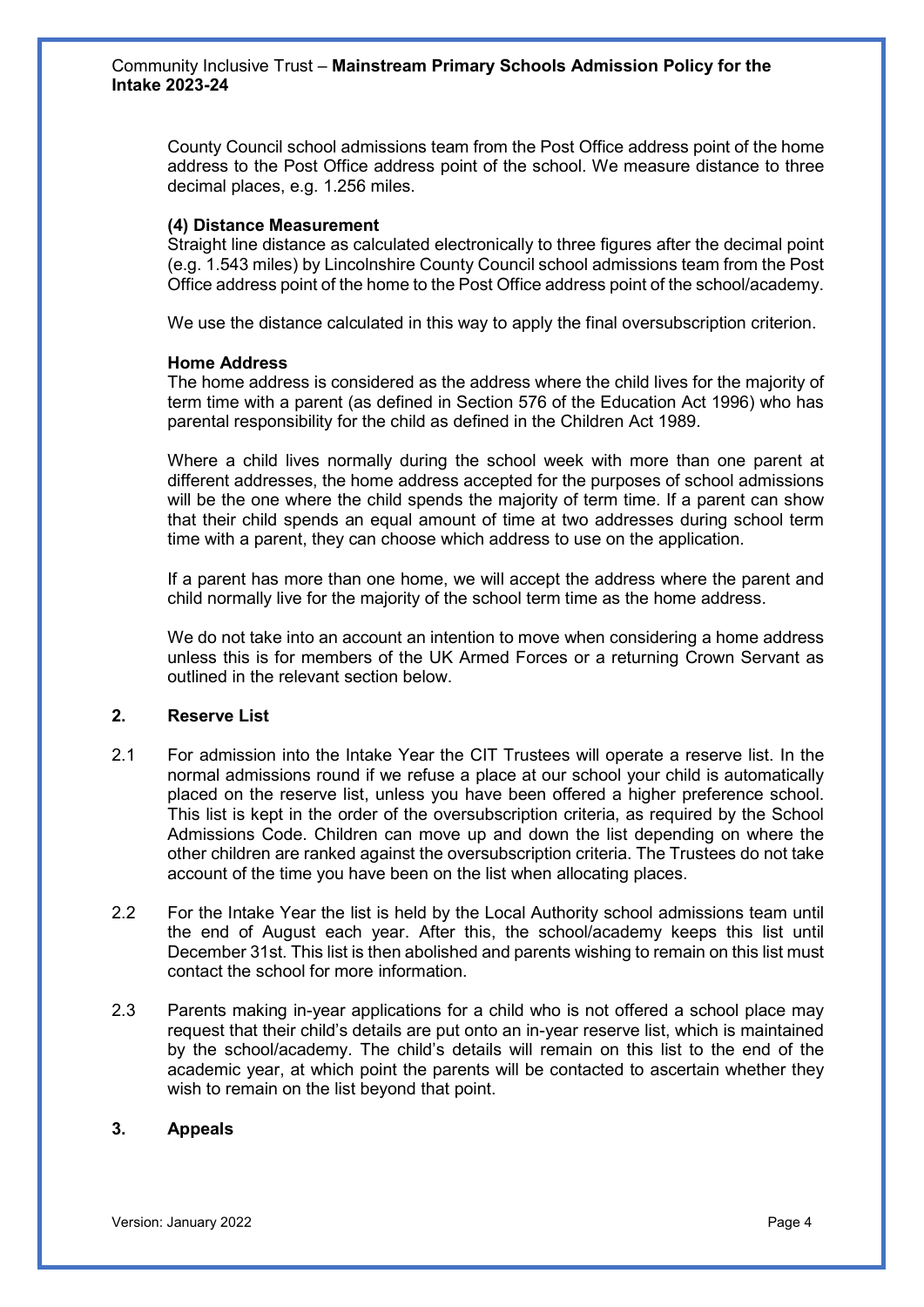3.1 The procedures for appeals relating to admissions will be in accordance with all relevant legislation. In all cases where a place is refused at a school the applicant will be informed of their right of appeal to an independent panel. The decision of the independent panel is binding on all parties. Details of how to appeal a decision to refuse admission will be communicated to the applicant at the time of the refusal and will also be available on the Lincolnshire County Council website.

# 4. In-year Admissions

4.1 Parents can apply through the parent portal online at www.lincolnshire.gov.uk/schooladmissions or call 01522 782030 and request a paper application form. If there are more applications than places for a particular year group, the oversubscription criteria as detailed above will be used to distinguish how the places will be allocated. In all cases where a place is refused at the school/academy, the applicant will be informed of their right of appeal to an independent panel.

## 5. Fair Access

5.1 Local Authorities are required to have Fair Access Protocols in order to make sure that unplaced children who live in the home Local Authority, especially the most vulnerable, are offered a place at a suitable school as quickly as possible. This includes admitting children above the published admissions number to schools that are already full. Students allocated under Fair Access Protocols will take precedence over those on a reserve list or awaiting appeal. All CIT Trust schools/academies will participate in the Fair Access Protocol of Lincolnshire County Council's.

# 6. Children of UK Service Personnel (UK Armed Forces)

- 6.1 In order to meet the Government's military covenant aimed at helping UK service personnel and Crown Servants returning from abroad, we have adopted the following arrangements.
- 6.2 For families of service personnel with a confirmed posting to the area or Crown servants returning to live in the area from overseas, the Local School Board members will:
	- Process an application in advance of the family arriving in the area, provided the application is accompanied by an official letter that declares a relocation date and a Unit postal address, intended address or quartering area address. This address will be used when considering the application against the school's oversubscription criteria.
	- Accept a Unit postal address or quartering area address for admissions purposes for a service child where the parent requests this.
	- The Local School Board Members will not refuse a service child a place solely because the family does not have an intended address or does not yet live in the area.
- 6.3 For late co‐ordinated applications and mid-year applications supported by the appropriate military documentation we will aim to remove any disadvantage to UK service personnel (UK Armed Forces).
- 6.4 The school's Local School Board Members will consider whether:
	- An application from that address would normally succeed in an oversubscribed year;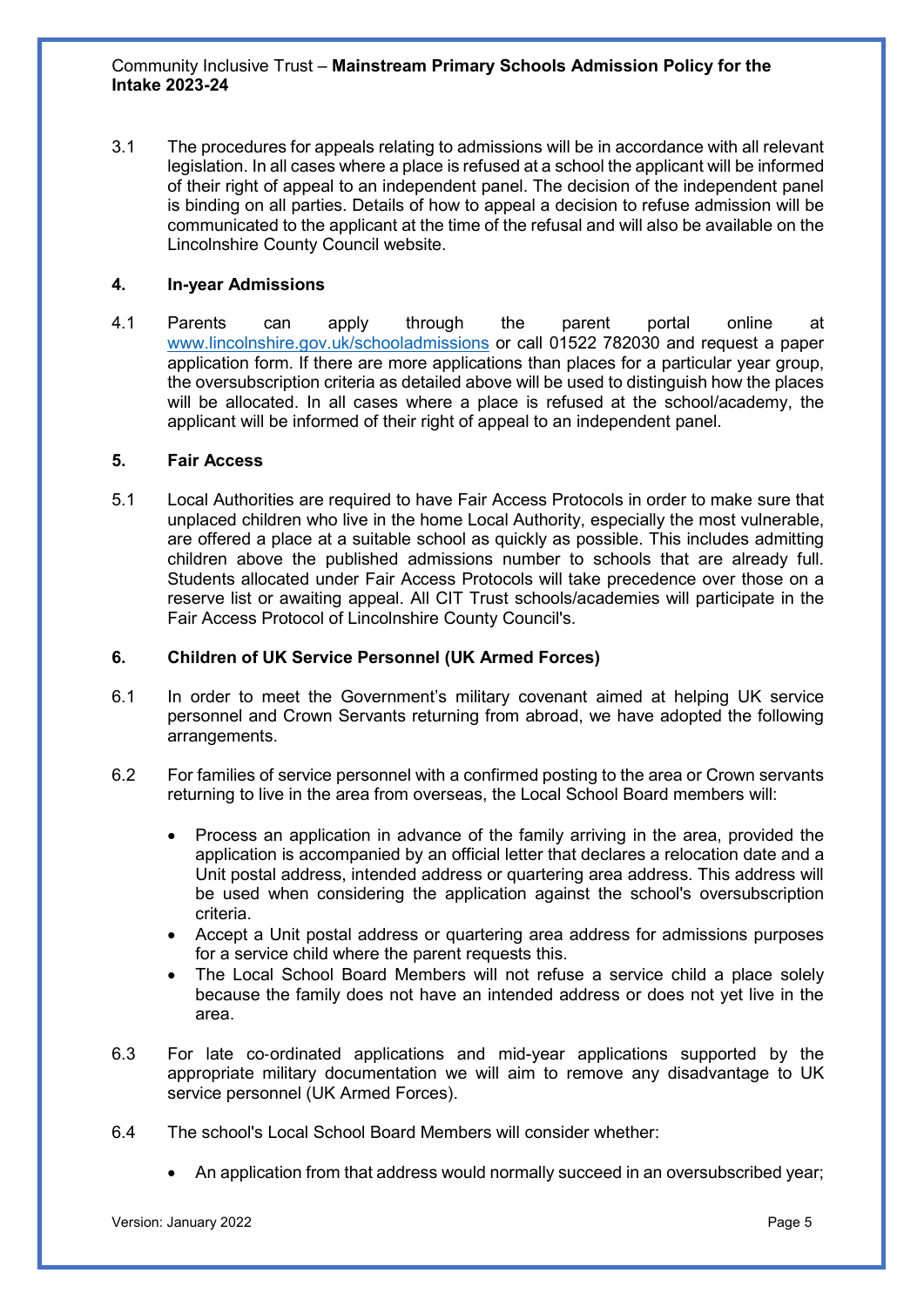- There is any child on the reserve list with higher priority under the oversubscription criteria. This is because we must only allocate places based on the criteria and must not admit a Services child ahead of another child with higher priority under the criteria;
- The prejudice from admitting an extra child would be excessive.
- 6.5 The Local School Board Members have discretion to admit above the admission number in these circumstances if they wish, but are not obliged to do so. If a place is refused, you will be informed of your right of appeal.
- 6.6 We will need the notice of posting or official Government letter and posting address before we can consider an application under these arrangements. We allocate a school as soon as possible by applying the policies and practices that we normally follow.

## 7. Fraudulent or Misleading Applications

- 7.1 As an admission authority we have the right to investigate any concerns we may have about your application and to withdraw the offer of a place if we consider there is evidence that you have made a fraudulent claim or provided misleading information, for example a false address was given which denied a place to a child with a stronger claim.
- 7.2 We reserve the right to check any address and other information provided so we can apply the oversubscription criteria accurately and fairly.
- 7.3 If a place is withdrawn, the application will be considered afresh and you will be advised of your right of appeal if a place is refused.

## 8. Admission of Children below Compulsory School Age

- 8.1 All CIT Trust schools/academies provide for the admission of all children in the September following their fourth birthday.
- 8.2 Where a child has been offered a place at a CIT Trust school/academy:
	- That child is entitled to a full-time place in the September following their fourth birthday;
	- The child's parents can defer the date their child is admitted to the school until later in the school year, but not beyond the point at which they reach compulsory school age and not beyond the beginning of the final term of the school year for which it was made, whichever is the sooner;
	- Where the parents wish, children may attend part-time until later in the school year, but not beyond the point at which they reach compulsory school age;
	- Parents interested in deferring admission or arranging part-time attendance must contact the school to discuss this;
	- Parents of summer born children deferring admission until the child starts Year 1 risk losing the offered school place.

## 9. Admission of Children outside their Normal Age Group

9.1 Parents may seek a place for their child outside their normal age group, for example if the child is gifted and talented, or has experienced problems such as ill health. In addition, the parents of a summer born child may choose not to send that child to school until the September following their fifth birthday and may request that they are admitted